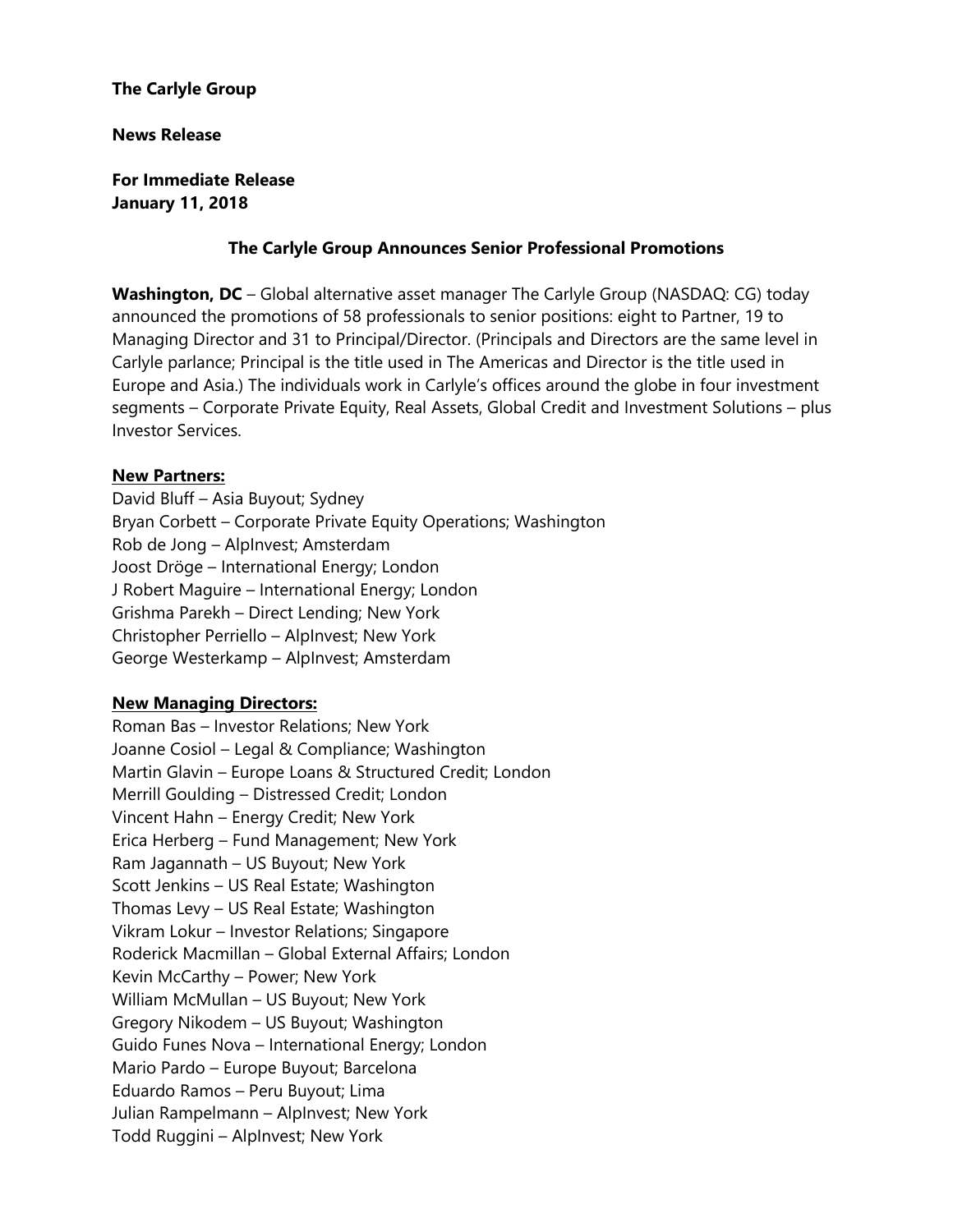## **New Principals/Directors:**

Sebastian Barriga – South America Buyout; Lima John Borys – AlpInvest; New York Joseph Bress – US Buyout; New York Emily Chang – Energy Credit; New York Aquila Chu – AlpInvest; Hong Kong Piet-Hein den Blanken – AlpInvest; Amsterdam Sarah Epps – US Real Estate; Washington Jason Hsu – Asia Real Estate; Shanghai Hajime Kawafuji – Japan Buyout; Tokyo Broes Langelaar – AlpInvest; Amsterdam David Lobe – Legal & Compliance; Washington Brian Marcus – Global Credit Management; New York Tanaka Maswoswe – US Buyout; Washington Ryan Morrison – US Real Estate; Washington Richard Plackter – US Real Estate; Washington Paul Randazzo – US Real Estate; Washington Taylor Roach – Direct Lending; New York Jeannine Santarelli – Global Human Resources; New York Michael Savage – Global Financial Services Buyout; London Robert Schmidt – US Buyout; New York James Shillito – Equity Opportunity; New York Steven Simone – Investor Relations; Washington Eugene Stacy – US Real Estate; Washington Mark Tamburello – Direct Lending; New York Alan Thompson – Global Technology & Solutions; Arlington Tracie Van Dorpe – Global External Affairs; Washington Michael Washecka – US Real Estate; Washington Yi Yu – Asia Buyout; Beijing Aaron Zhang – Asia Buyout; Shanghai Justin Zhou – Asia Buyout; Beijing Andrew Zimmermann – Corporate Accounting; London

\* \* \* \* \*

#### **About The Carlyle Group**

The Carlyle Group (NASDAQ: CG) is a global alternative asset manager with \$174 billion of assets under management across 306 investment vehicles as of September 30, 2017. Carlyle's purpose is to invest wisely and create value on behalf of its investors, many of whom are public pensions. Carlyle invests across four segments – Corporate Private Equity, Real Assets, Global Credit and Investment Solutions – in Africa, Asia, Australia, Europe, the Middle East, North America and South America. Carlyle has expertise in various industries, including: aerospace, defense & government services, consumer & retail, energy, financial services, healthcare, industrial, real estate, technology & business services, telecommunications & media and transportation. The Carlyle Group employs more than 1,550 people in 31 offices across six continents.